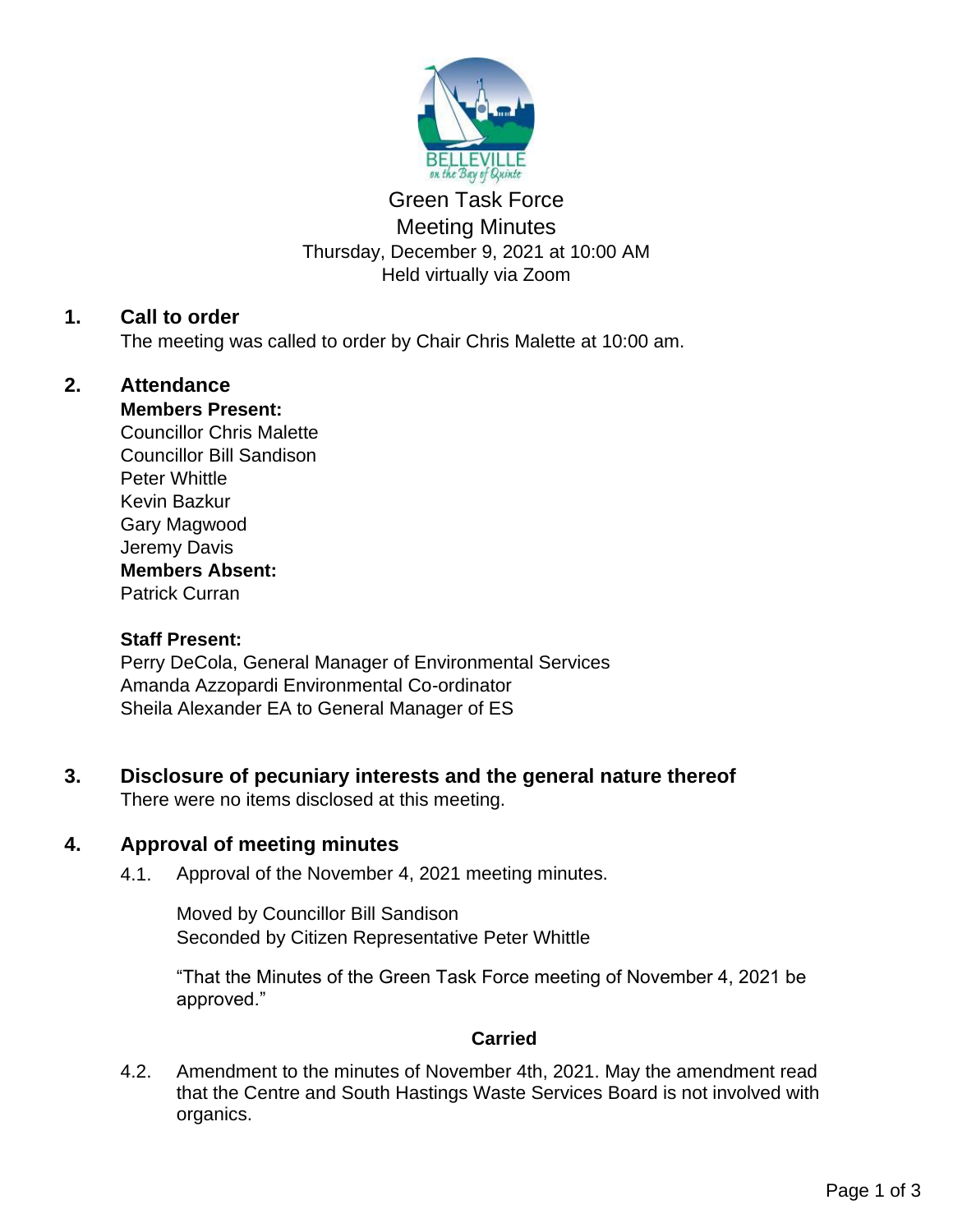# **5. Correspondance**

#### 5.1. [Independent Survey Being Conducted Locally](https://www.tellcityhall.ca/contact.html)

Staff reported that there is a survey underway by a company called TellCityHall who are collecting data locally on Covid-19, climate change and awareness of Parks Canada.

### **6. Items for discussion**

6.1. Litta Traps Update

Staff reported that two of the three traps in this pilot project had to be relocated due to construction in the area. City staff will be monitoring data on the debris collected. Discussion followed.

Motion: Peter Whittle

Seconded: Gary Magwood

Carried

That the report be received.

#### 6.2. Update on Doors Open

Staff reported that the video featuring the Gerry O'Connor Water Treatment Plant and Waste Water Treatment Plant has been completed and is posted on the Doors Open Ontario webpage. The video highlighting the Community gardens and renewable sources is near completion. Discussion is underway to determine locations of videos on City website. Discussion followed.

Motion: Jeremy Davis

Seconded: Peter Whittle

Carried

That the report be received.

#### 6.3. Community Gardens Waitlist Update

Staff reported that annually roughly 20 residents are originally waitlisted but 50% of those are successful in obtaining a bed after the process was underway. At this time, the demand for new garden beds is low. The Community Development Council of Quinte is also an option for residents based on their location. Discussion followed.

Motion: Jeremy Davis